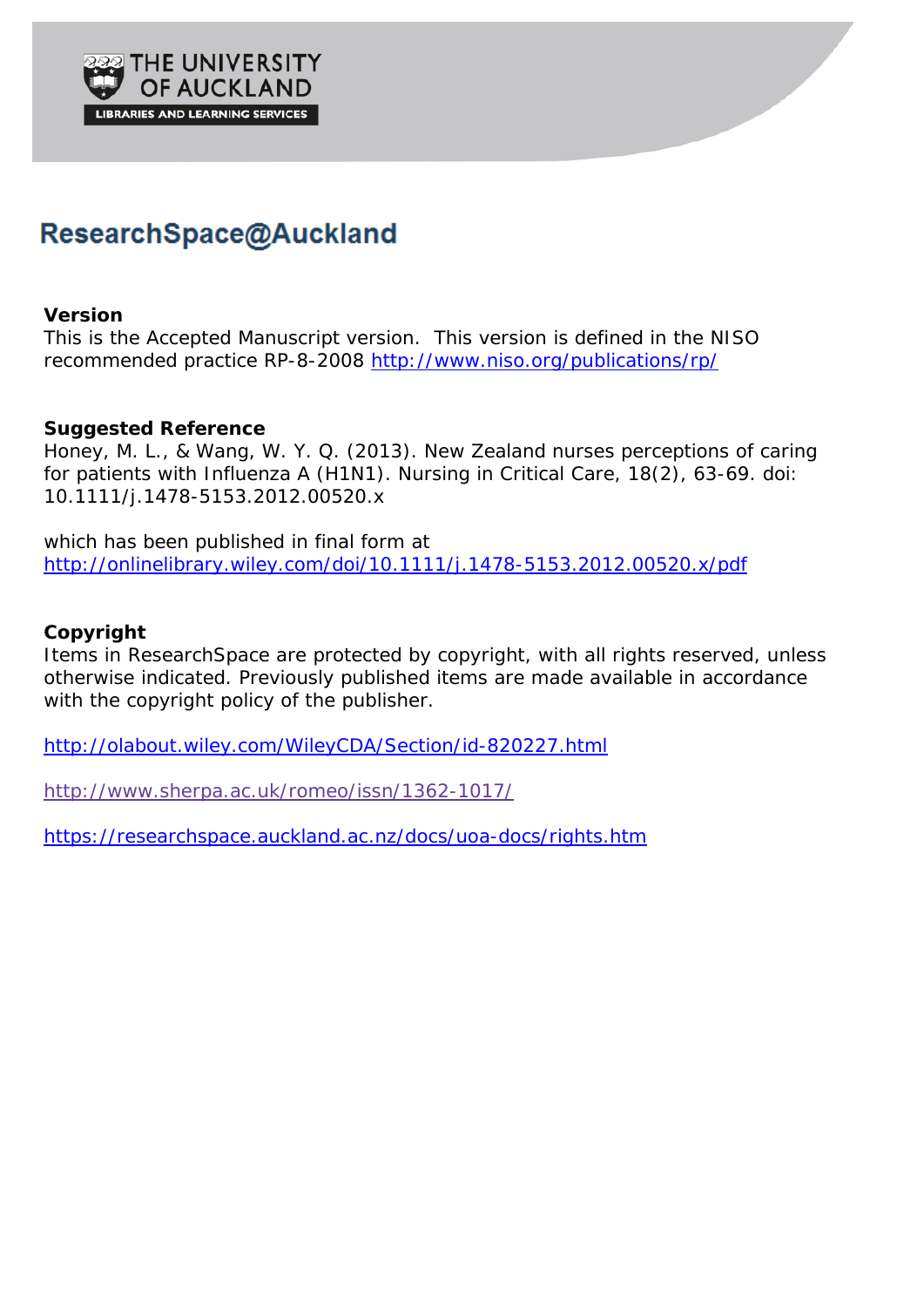## **NEW ZEALAND NURSES PERCEPTIONS OF CARING FOR PATIENTS WITH INFLUENZA A (H1N1)**

## **ABSTRACT**

AIM: This study aimed to explore the perceptions of the highly specialised nurses who provided extracorporeal membrane oxygenation therapy for the mostly young and critically ill patients during the 2009 H1N1 pandemic.

BACKGROUND: The 2009 influenza A (H1N1) virus caused a global pandemic and also affected New Zealand during that winter. Nine H1N1-infected adult patients suffering severe acute respiratory distress syndrome were admitted into an intensive care unit of a large urban hospital for rescue extracorporeal membrane oxygenation therapy.

DESIGN: The study used a two-phase mix methods study design.

METHODS: Phase one of the study involved five nurses attending a focus group interview to collect their views of the challenges and issues of caring for these patients. The results of the focus group were used to formulate the phase two survey. In total 25 eligible nurses were invited to complete an anonymous survey; 18 completed and returned surveys giving a 72% response rate.

RESULTS: The survey identified issues including the acuity and high mortality rate of those affected, nurses working in an isolated environment because of infection control requirements, limited support, and being asked to work extra shifts.

CONCLUSION: Despite these challenges, the nurses felt positive about their experience of caring for the H1N1 patients, and felt the experience advanced their skills and improved job satisfaction.

RELEVANCE TO CLINCIAL PRACTICE: For future pandemics this study identified the need for all staff to have: a basic understanding of extracorporeal membrane oxygenation; strengthen inter-professional collaboration and communication; provision for more support and recognition of these highly specialised nurses, along with providing regular pandemic updates and offering counselling services.

## **INTRODUCTION**

In the wintertime of 2009, the imported H1N1 virus severely affected some otherwise healthy young adults in New Zealand, who developed acute respiratory distress syndrome (ARDS) and needed extracorporeal membrane oxygenation (ECMO) treatment to save their lives. Intensive Care Unit (ICU) admissions requiring nurses who worked with these patients (ECMO nurses) faced the multiple challenges of exposure to the risk of infection, shouldering extra workloads and looking after this high needs group. This study aimed to explore the ECMO nurses' perceptions of caring for H1N1-affected patients, which may benefit future nurses, ICUs, healthcare providers and health policy leaders who have limited understanding of the challenges implicit in caring for patients during a pandemic.

## **THE H1N1 INFLUENZA A PANDEMIC**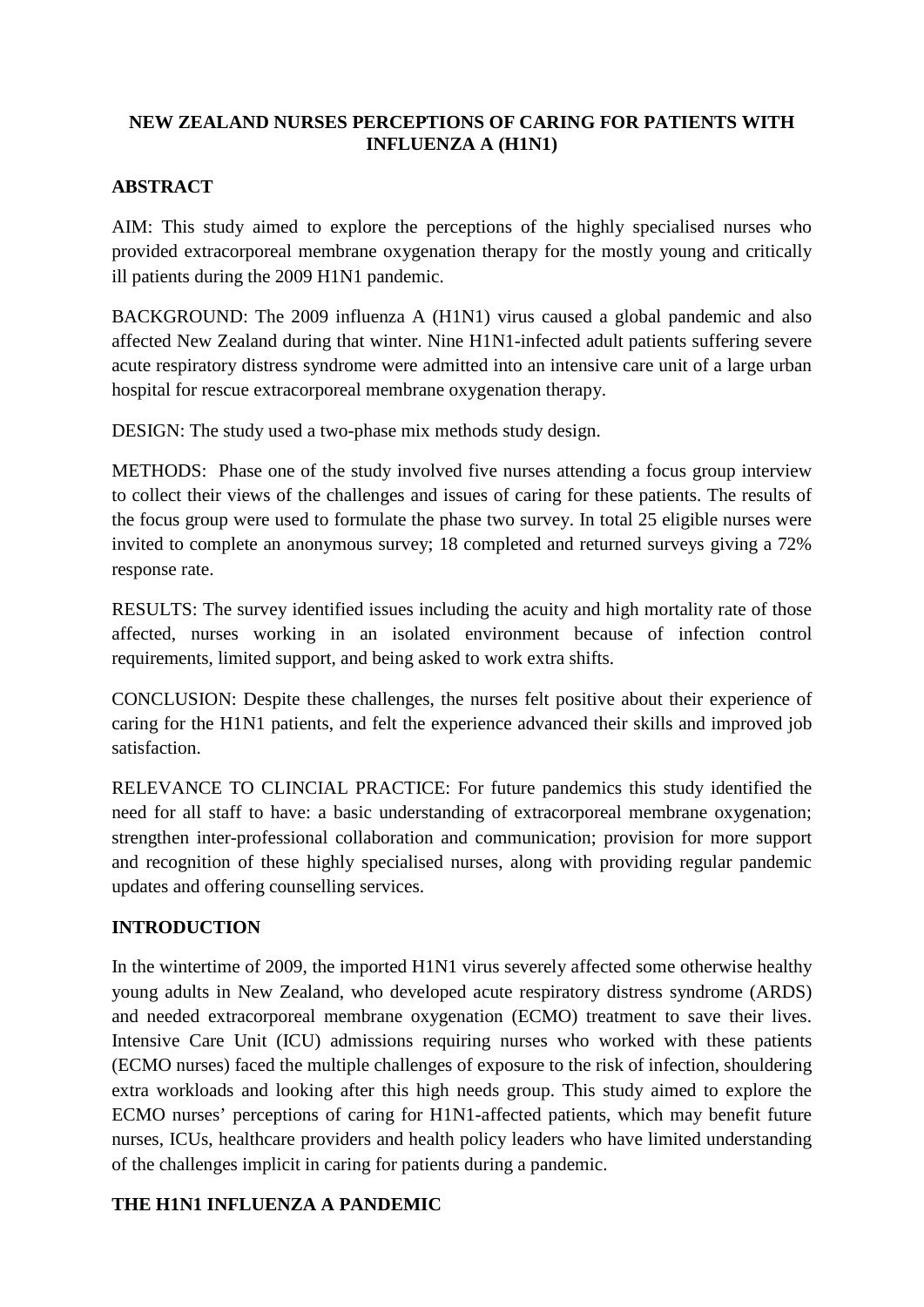The 2009 influenza A (H1N1) flu virus, which was first identified in Mexico (Centre for Diseases Control and Prevention, 2009a) and the United States (Centre for Diseases Control and Prevention, 2009b), caused a global pandemic and resulted in the virus spreading across more than 208 countries and territories and led to at least 12,799 deaths within the year (World Health Organisation, 2010). The H1N1 flu virus was a new strain spreading via human to human transmission, severely affecting some otherwise healthy young adults, with a rapid progression. From exposure the incubation period was one to four days (Hope and Huang, 2009). Infection with the H1N1 virus causes upper and lower respiratory tract inflammation and fever, in severe cases ARDS, which for requires ICU admission, mechanical ventilation, and even ECMO treatment (Extracorporeal Life Support Organization, 2010). ARDS is an acute hypoxaemic respiratory failure following a systemic or pulmonary infection. It is the most severe form of acute lung injury marked by "rapid onset of profound dyspnoea that usually occurs 12-48 hours after the initiating event" (McPhee and Papadakis, 2010, p. 291-292). The disease is characterized by inflammation of the lung leading to impaired gas exchange, hypoxaemia and frequently resulting in multiple organ failure. The condition usually requires mechanical ventilation and the reported mortality rate of ARDS is 30-40%, and up to 90% if sepsis occurs (McPhee and Papadakis, 2010).

New Zealand and Australia were among the first countries to report an initial outbreak, at the beginning of the southern hemisphere winter. The H1N1 influenza virus was brought into New Zealand by a group of high school students returning from Mexico in late April 2009 (Hope and Huang, 2009). In New Zealand and Australia it caused an approximately eightfold greater number of confirmed cases per head of population than in the United States (Webb and Seppelt, 2009). The spreading of the virus in New Zealand resulted in a substantial increase in demand for hospital services; particularly intensive care admissions for ARDS which increased to 15 times higher than previous years (Cassie, 2010). The ICU beds occupied by pandemic flu patients was 7.4 beds per million inhabitants (ANZIC Influenza Investigators, 2009), which had a large impact on ICUs and workloads for ICU staff, particularly ICU nurses.

An Australian and New Zealand Intensive Care study reported that between June and August 2009, during the peak outbreak, a total of 856 flu patients were admitted to ICUs, with 722 confirmed to have the pandemic H1N1 strain, approximately two-thirds of whom needed mechanical ventilation. Of those, 68 adult patients were either infected with H1N1 or developed ARDS, and failed to respond to conventional mechanical ventilation, requiring advanced ECMO treatment (ANZIC Influenza Investigators, 2009). This was a novel and serious phenomenon.

#### **ECMO TREATMENT**

ECMO is the use of a modified heart-lung machine to simulate usual heart and lung function in patients with acute, severe, heart or lung failure (Extracorporeal Life Support Organization, 2010). In H1N1, lung function often stops for days or weeks, so patients are completely dependent on ECMO perfusion (Extracorporeal Life Support Organization, 2010). For H1N1 patients, ECMO is primarily used for treating this severe but potentially reversible respiratory failure. Lung function usually returned in one to two weeks, but for a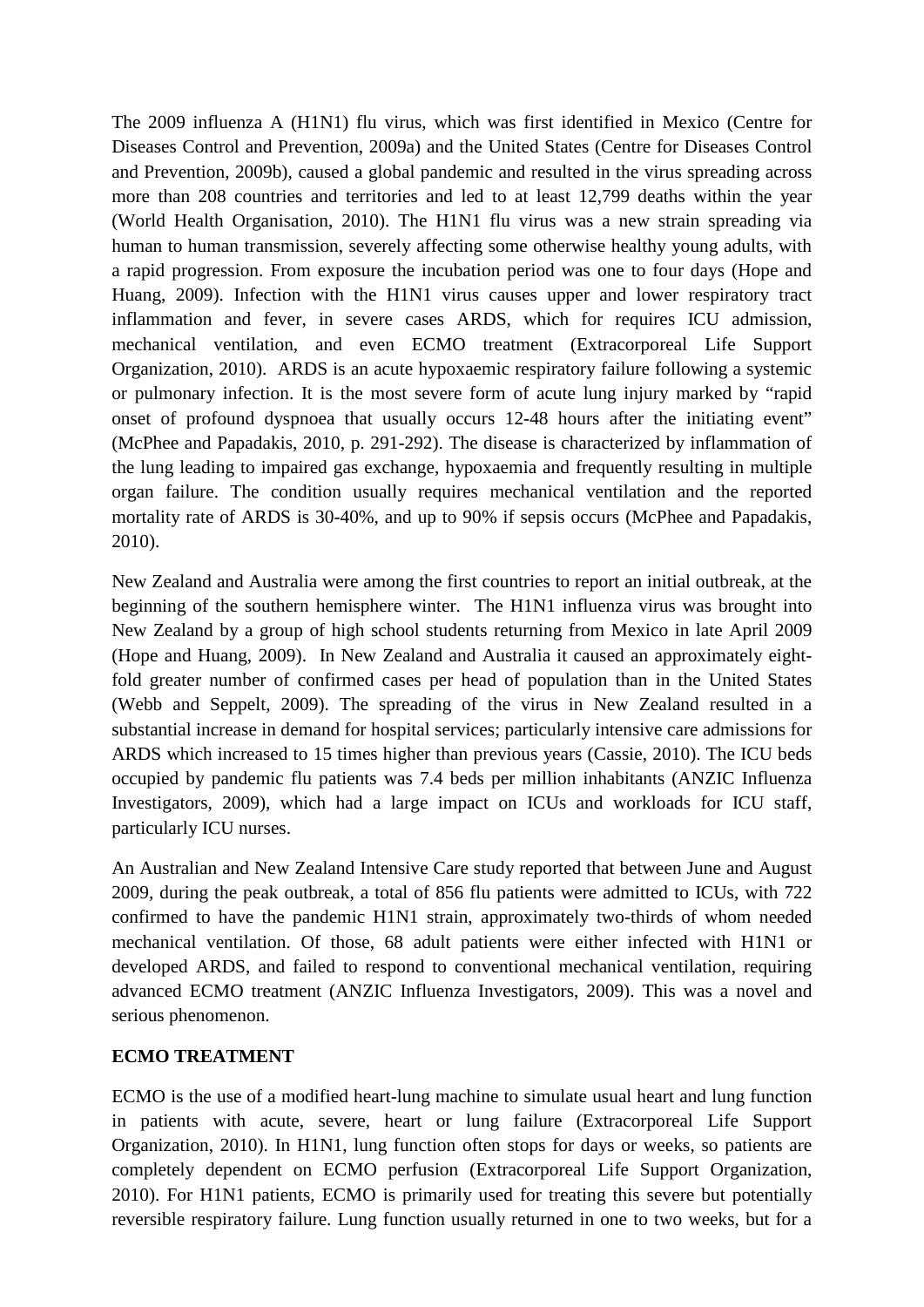small proportion up to a month or more (Extracorporeal Life Support Organization, 2010). ECMO is often the last resort to treat severe ARDS patients due to the high mortality rate of about 50% (Extracorporeal Life Support Organization, 2010).

During the pandemic, the ECMO treatment for H1N1-affected ARDS was used in 15 ECMO centres in New Zealand and Australia, representing an incidence rate of 2.6 ECMO per million people (The Australia and New Zealand Extracorporeal Membrane Oxygenation (ANZ ECMO) Influenza Investigators, 2009). The group of patients affected were predominantly young adults with a median age of 34.4 years. The median duration of ECMO support was 10 days, with 48 out of 68 patients surviving to discharge from ICU (The Australia and New Zealand Extracorporeal Membrane Oxygenation (ANZ ECMO) Influenza Investigators, 2009). The use of ECMO for 2009 H1N1–associated ARDS among adult patients achieved an improved mortality rate of 21%, compared with previous studies reporting rates between 30% and 48% (The Australia and New Zealand Extracorporeal Membrane Oxygenation (ANZ ECMO) Influenza Investigators, 2009).

A group of ECMO nurses working in the New Zealand ICU/ECMO centre were among the responders to the 2009 influenza A pandemic. They played a key role in providing bedside care to these relatively young and very ill adult patients while directly exposed to this virus. To date there has been limited reports on nursing during this extremely challenging pandemic and this study aimed to address this gap by exploring the New Zealand ECMO nurses' perceptions of caring for patients with H1N1.

## **METHODS**

The purpose of this study was to explore New Zealand ECMO nurses' views and experiences of looking after adult patients with influenza A, during the winter season of 2009. The study setting was a Cardiovascular ICU of the largest urban hospital, which was the only national referral centre for adult patients who needed ECMO treatment in New Zealand.

The study was designed with two phases: phase one was a focus group interview and phase two was a survey. The participants were registered nurses who worked in the ICU who had been trained in ECMO use before June 1st 2009, and who had been involved in looking after 2009 influenza A-affected adult patients. A total of 38 potential participants were identified in January 2010 and all were invited to participate. Of those 25 were eligible, seven had received their ECMO training after June 2009 and six were on leave. Hospital and regional ethics approval was obtained. Participation was voluntary, and participants were assured that information gathered during the focus group interview and survey would remain confidential.

In phase one, a qualitative approach was used to collect the views of a group of five ECMO nurses. The interview contents were digitally recorded and then transcribed. Data was coded and analysed using a grounded theory type approach and a four-step analysis technique based on the approach of Speziale and Carpenter (2007). The themes emerging from the focus group interview, in combination with available literature, were used to formulate the survey to assess the consistency of the views expressed in the focus group interview.

In phase two study, a quantitative approach was utilized to collect each ECMO nurse's response. The combination of a qualitative and quantitative approach is known to greatly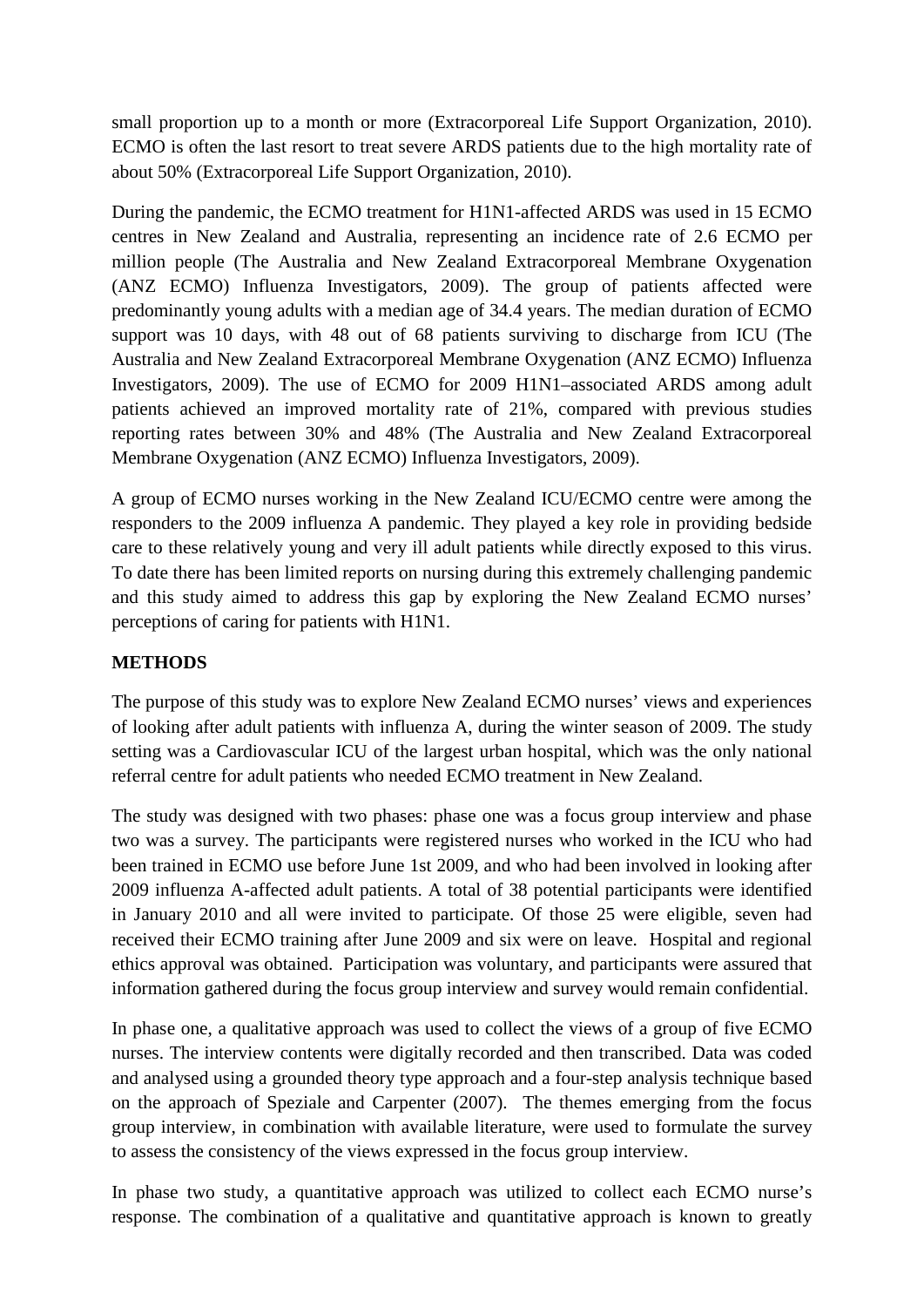enhance the collection of complementary information (Schneider et al., 2003). A selfadministered questionnaire was sent by mail and email to each eligible ECMO nurse and completion and return of the survey was taken as consent. The survey consisted of multipleoption format questions and questions using a 5-point Likert Scale; and in addition some participants added comments. Use of a scale allowed subjective feelings and attitudes to be calculated as quantitative data (Polit and Beck, 2008). For example, participants were asked to consider a statement, and indicate whether they 'strongly agree', 'agree', 'neutral', 'disagree' or 'strongly disagree' with it.

A pilot test of the questionnaire was conducted to assess face and construct validity, time required to complete the survey and after minor revision the survey was distributed to all potential participants in late 2010. Questionnaires were distributed to all 25 eligible participants and 18 were returned giving an overall response rate of 72%. Among the 18 returned questionnaires, 15 were fully answered with three completed and three had a few unanswered questions. The responses were collated and a spread sheet application (Excel) used to calculate the data.

#### **FINDINGS**

Table 1 presents a summary of their biographical characteristics. The age of the nurses ranged from 20 to 59 years with 11 (61%) aged between 40-59 years, with most (94%) having more than five years ICU experience, and 55% had more than five years ECMO experience.

| Variable                        | Years     | n              | Percent (%) |
|---------------------------------|-----------|----------------|-------------|
| Age                             | 20-29     |                | 6           |
|                                 | 30-39     | 6              | 33          |
|                                 | 40-49     | 10             | 55          |
|                                 | 50-59     |                | 6           |
| <b>Years of ICU experience</b>  | $1 - 5$   |                | 6           |
|                                 | $6 - 10$  | 4              | 22          |
|                                 | $11 - 15$ | 3              | 17          |
|                                 | 16-20     | 6              | 33          |
|                                 | $20+$     | 4              | 22          |
| <b>Years of ECMO experience</b> | $1 - 2$   | 5              | 28          |
|                                 | $3 - 5$   | 3              | 17          |
|                                 | $6 - 10$  | 8              | 44          |
|                                 | $11 - 15$ | $\overline{2}$ | 11          |

Table 1: Biographical characteristics of participating ECMO nurses (n=18).

When asked about their overall experience of being an ECMO nurse during the 2009 influenza A pandemic almost three quarters of respondents felt positive or very positive  $(n=13)$  (Figure 1). However, there were two  $(11\%)$  respondents indicating negative feelings and a further three (17%) who held neutral viewpoints.

Figure 1: ECMO nurses overall experience during the 2009 influenza A pandemic (n=18).

#### **Challenges of the role**

Six specific challenges were identified by ECMO nurses from the focus group interview and survey participants were asked to rate the impact of these (Table 2). More than half of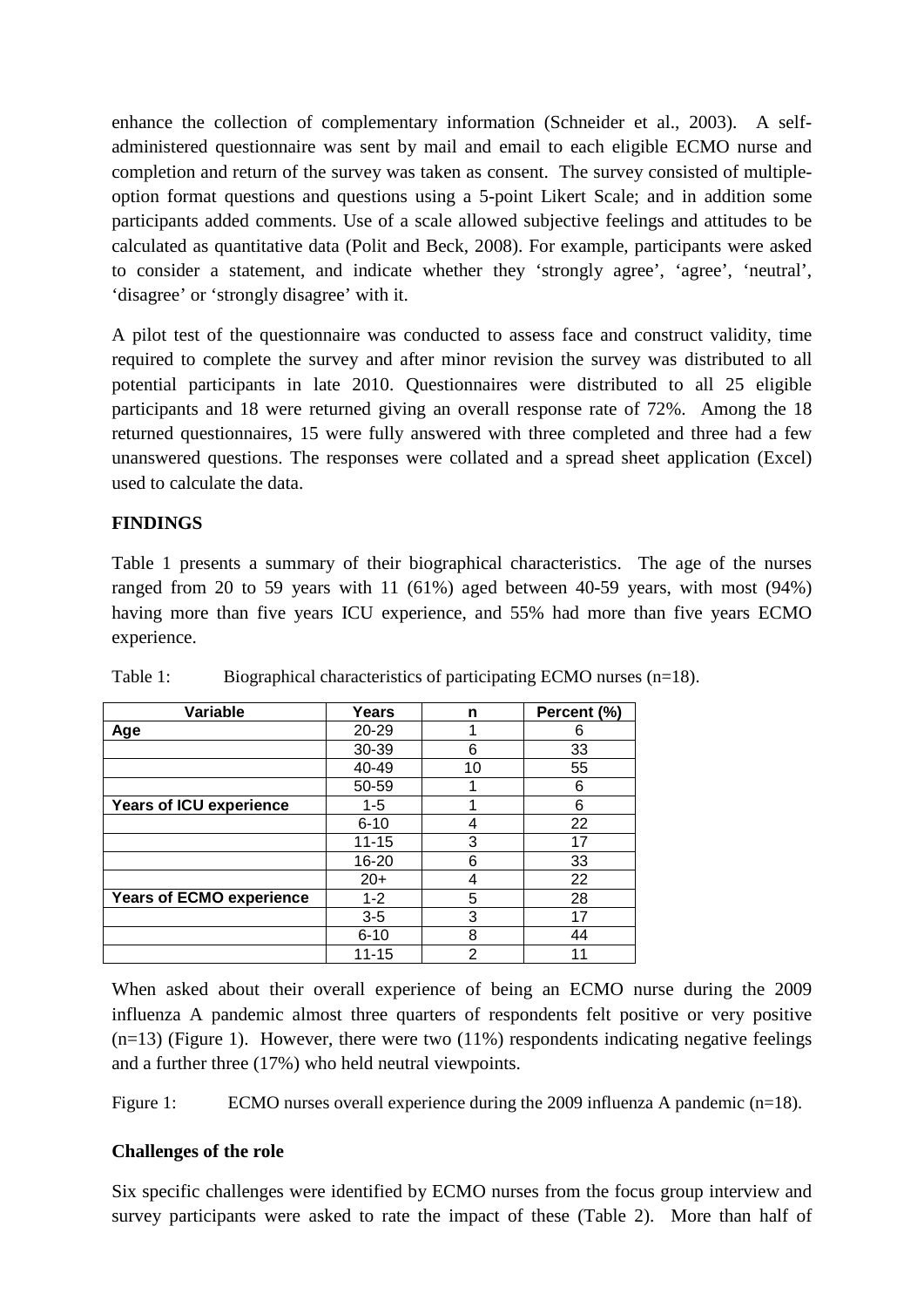respondents (61%) perceived a 'great or severe impact' from caring for these very sick patients. The impact of infection control requirements and wearing gowns and masks during a 12 hour shift was also rated highly with 56% finding this a 'great or severe impact'. The third most reported challenge was feeling overworked and tired with 50% rating this as having either a 'great or severe impact'.

| Reason                                                                                  | <b>No</b><br>impact |          | Little<br>impact |          | <b>Some</b><br>impact |         | Great<br>impact |        | <b>Severe</b><br>impact |          |
|-----------------------------------------------------------------------------------------|---------------------|----------|------------------|----------|-----------------------|---------|-----------------|--------|-------------------------|----------|
|                                                                                         | N                   | (%)      | N                | (%)      | N                     | (%)     | N               | (%)    | N                       | (%)      |
| <b>Critical illness, prolonged stay and high</b><br>mortality rate in the patient group |                     | (6%)     | $\mathbf{2}$     | $(11\%)$ | 4                     | (22%)   |                 | 6(33%) | 5                       | (28%)    |
| Infection control (wearing gowns and<br>masks for the 12 hour shift)                    | 0                   | (0%)     |                  | (6%)     |                       | (39%)   |                 | 5(28%) | 5                       | (28%)    |
| <b>Felt overworked and tired</b>                                                        | $\Omega$            | (0%)     |                  | (6%)     | 8                     | (44%)   |                 | (39%)  | 2                       | $(11\%)$ |
| <b>Isolated in a room</b>                                                               | 0                   | (0%)     | 3                | (17%)    | 7                     | (39%)   |                 | 5(28%) | 3                       | (17%)    |
| The unknown aspects of the disease<br>process and its treatment                         |                     | (6%)     | 4                | (22%)    |                       | 11(61%) |                 | 2(11%) |                         | (0%)     |
| Fear of being infected                                                                  |                     | $(11\%)$ | 5                | (28%)    |                       | 10(55%) |                 | (6%)   |                         | (0%)     |

Table 2: Impact of challenges faced by ECMO nurses (n=18).

#### **Coping with isolation and infection control requirements**

Infection control to prevent the spread of H1N1 was crucial during the influenza A pandemic and as discussed above the nurses experienced an impact from needing to wear gowns and masks. Another related concern, was the infection control practices of other staff. When asked to rate their perception of infection control practice the ECMO nurses thought their own, and the other nurses practice were 'good' or 'very good' (Table 3). However, 55% of perfusionists, 50% of intensivists and 44% of registrars were considered to practice 'average' infection control. It is noticeable that 22% of nurses perceived 'very poor' infection control practice from intensivists.

| Table 3:<br>ECMO nurses' perceptions of infection control practice $(n=18)$ . |  |  |
|-------------------------------------------------------------------------------|--|--|
|-------------------------------------------------------------------------------|--|--|

| <b>Staff</b>         | <b>Very</b><br>Poor | Poor        | Average     | Good       | <b>Very</b><br>Good |  |  |
|----------------------|---------------------|-------------|-------------|------------|---------------------|--|--|
|                      | (%)                 | (%)         | (%)         | (%)        | (%)                 |  |  |
|                      | N                   | N           | N           | N          | N                   |  |  |
| <b>ECMO Nurses</b>   | (0%)                | (0%)        | (0%)        | (67%)      | (33%)               |  |  |
|                      | 0                   | 0           | 0           | 12         | 6                   |  |  |
| <b>Other Nurses</b>  | (0%)                | (0%)        | (0%)        | (67%)      | (33%)               |  |  |
|                      | 0                   | 0           | 0           | $12 \,$    | 6                   |  |  |
| <b>Intensivists</b>  | 22%                 | (0%)        | (50%)       | (28%)      | (0%)                |  |  |
|                      | 4                   | 0           | 9           | 5          | 0                   |  |  |
| <b>Registrars</b>    | 6%)                 | $11\%$<br>2 | (44%)<br>8  | (39%)      | (0%)<br>0           |  |  |
| <b>Perfusionists</b> | (0%)<br>0           | (6%         | (55%)<br>10 | (33%)<br>6 | (6%)                |  |  |

#### **Limited support**

ECMO nurses' need for support was identified as important from the focus group interview and the survey sought to clarify where ECMO nurses thought they had received support (Table 4). Participants perceived strong support reporting 83% support good or very good from both ICU and ECMO teams. In contrast, most (89%) reported poor support from hospital management (89% as very poor, poor or average, n=16).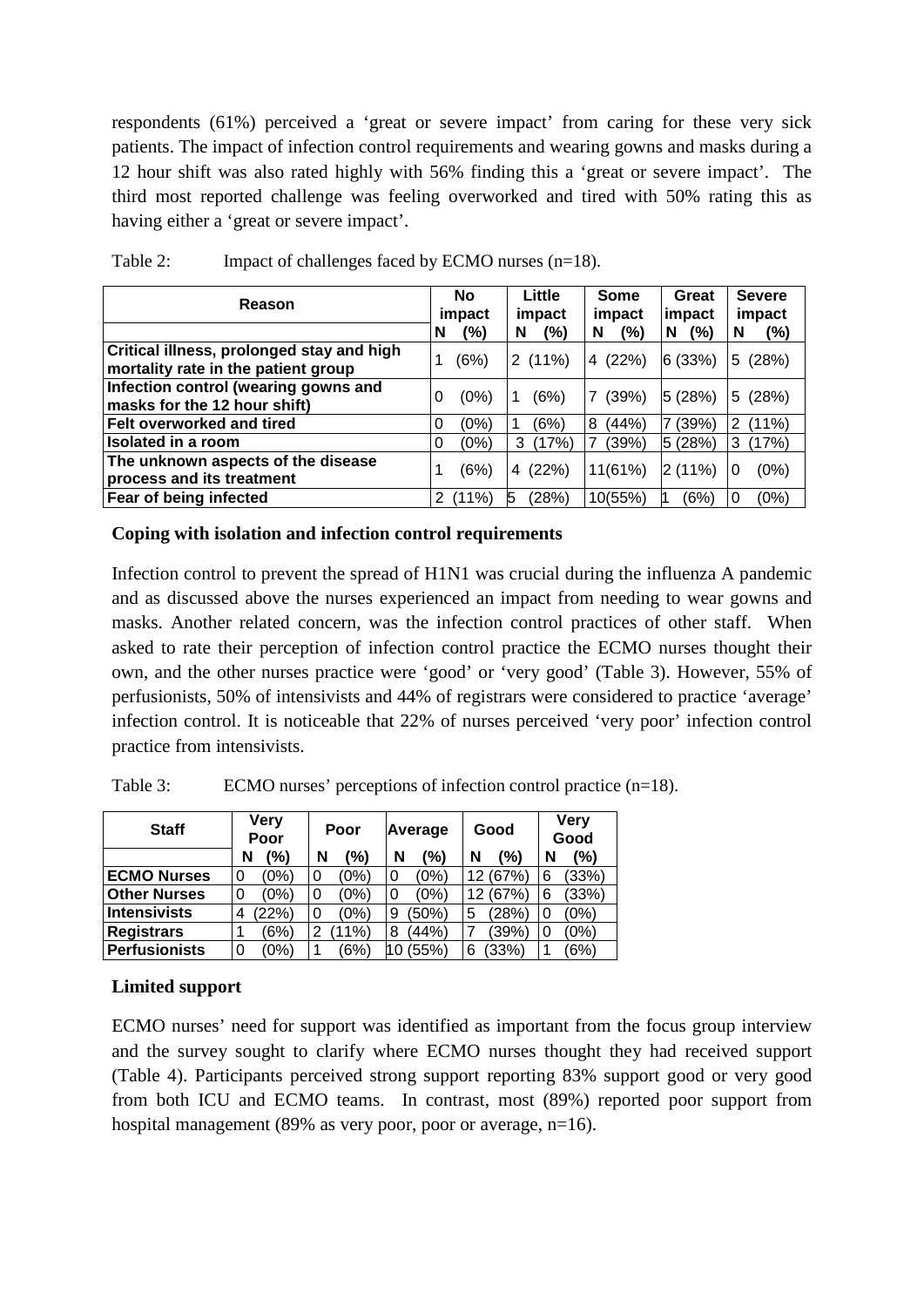Table 4 ECMO nurses' perceptions of sources of support (n=18).

| <b>Staff</b>               | <b>Very</b><br>Poor | Poor          | Average     | Good       | <b>Very</b><br>Good |
|----------------------------|---------------------|---------------|-------------|------------|---------------------|
|                            | (%)<br>N            | (%)<br>N      | (%)<br>N    | (%)<br>N   | $(\%)$<br>N         |
| <b>ICU Team</b>            | (0%)<br>0           | (0%)<br>0     | (17%)<br>3  | (44%)<br>8 | (39%)               |
| <b>ECMO Team</b>           | (0%)<br>0           | (0%)<br>0     | (17%)<br>3  | (22%)<br>4 | 11(61%)             |
| <b>Hospital Management</b> | $(11\%)$<br>2       | (22%)<br>4    | (56%)<br>10 | (11%)<br>2 | (0%)<br>0           |
| <b>ECMO Nurses</b>         | (0%)<br>0           | (0%)<br>0     | (6%)        | (6%)       | 16(89%)             |
| <b>Other Nurses</b>        | (0%)<br>0           | (0%)<br>0     | (22%)<br>4  | (39%)      | (39%)               |
| <b>Intensivists</b>        | (0%)<br>0           | $(11\%)$<br>2 | (33%)<br>6  | (44%)<br>8 | $(11\%)$<br>2       |
| <b>Registrars</b>          | (11%)<br>2          | $(11\%)$<br>2 | (50%)<br>9  | (28%)<br>5 | (0%)<br>0           |
| <b>Perfusionists</b>       | (0%)                | (0%)          | (44%)<br>8  | (6%)<br>1  | (50%)<br>9          |

In terms of the support from the multidisciplinary team members, participants reported receiving good support from nursing staff and perfusionists, but indicated mixed feelings of support from doctors (intensivists or registrars). Table 4 shows that the majority of ECMO nurses (89%) felt they had 'very good' support from the other ECMO nurses, with 78% of ECMO nurses receiving 'good or very good support' from other nurses. Half of ECMO nurses (n=9) felt the support from perfusionists was 'very good' while 44% thought it only 'average'. As for the support from intensivists, 44% of ECMO nurses thought it 'good', with the same proportion considering their support 'poor or average'. Half of ECMO nurses perceived the support from registrars as 'average', while 28% perceived it as 'good', although 22% considered their support was 'poor or very poor'.

#### **Feeling Overworked**

The focus group interview highlighted that nurses able to care for these patients were requested to work extra shifts during the pandemic. The survey revealed that the majority of ECMO nurses (89%) reported having worked between one and ten extra shifts ( $n=16$ ), with only two nurses (11%) not doing any extra shifts. The questionnaire listed six reasons identified in the focus group interview that nurses chose to do extra shifts and asked participants to rate the importance of each (Table 5).

| Reason                                              |                | <b>Not</b><br>important |   | Little<br>importance |                | <b>Moderately</b><br>important | Important |       | <b>Verv</b><br>important |       |   | <b>Not</b><br>applicable |  |  |  |  |  |  |  |  |  |  |  |  |  |     |   |         |
|-----------------------------------------------------|----------------|-------------------------|---|----------------------|----------------|--------------------------------|-----------|-------|--------------------------|-------|---|--------------------------|--|--|--|--|--|--|--|--|--|--|--|--|--|-----|---|---------|
|                                                     | N              | (%)                     | N | (%)                  | N              | (%)                            | N         | (%)   |                          |       |   |                          |  |  |  |  |  |  |  |  |  |  |  |  |  | (%) | N | $(\% )$ |
| Felt it was my duty to<br>work                      |                | (6%)                    | 5 | (29%)                | 3              | (18%)                          | 7         | (41%) | 0                        | (0%)  | 1 | (6%)                     |  |  |  |  |  |  |  |  |  |  |  |  |  |     |   |         |
| Didn't want to let my<br>colleagues down            | $\Omega$       | (0%)                    | 1 | (6%)                 | $\overline{4}$ | (23%)                          | 9         | (53%) |                          | (6%)  | 2 | (12%)                    |  |  |  |  |  |  |  |  |  |  |  |  |  |     |   |         |
| Wanted to help the<br>unit out                      | 0              | (0%)                    | 0 | (0%)                 | 3              | (18%)                          | 10        | (58%) | 3                        | (18%) |   | (6%)                     |  |  |  |  |  |  |  |  |  |  |  |  |  |     |   |         |
| Wanted to care for<br>the patients                  |                | (6%)                    | 2 | (12%)                | 6              | (35%)                          | 5         | (29%) |                          | (6%)  | 2 | (12%)                    |  |  |  |  |  |  |  |  |  |  |  |  |  |     |   |         |
| I did it for the money                              | 3              | (18%)                   | 3 | (18%)                | $\overline{2}$ | (12%)                          | 5         | (29%) | 4                        | (23%) | 0 | (0%)                     |  |  |  |  |  |  |  |  |  |  |  |  |  |     |   |         |
| <b>Felt I had ECMO skills</b><br>others didn't have | $\overline{2}$ | (12%)                   | 4 | (23%)                | 7              | (41%)                          | 2         | (12%) | 0                        | (0%)  | 2 | (12%)                    |  |  |  |  |  |  |  |  |  |  |  |  |  |     |   |         |

Table 5: Importance of reasons for ECMO nurses to work extra shifts (n=17).

The findings show that 13 nurses (76%) considered it important or very important to do extra shifts to help the unit out; 10  $(59%)$  felt it important or very important 'not to let their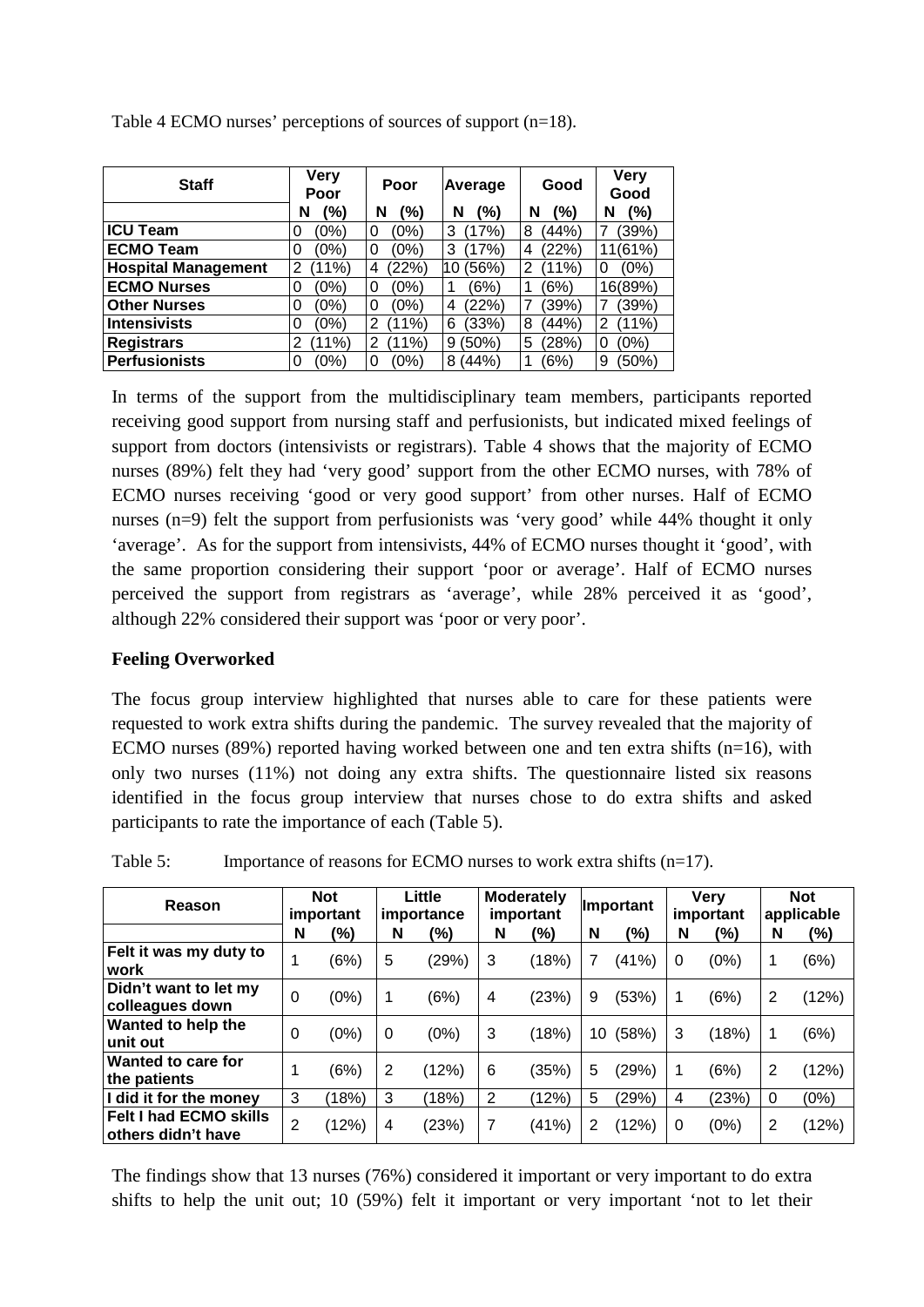colleagues down'; and a further nine (52%) did extra shifts for the money and ranked it as important or very important. In the open ended comments one nurse commented that "receiving numerous/repeated text messages looking for ECMO nurses to do overtime became very invasive of one's private life and was tiresome.''

## **Benefits from being an ECMO Nurse**

While the above highlights challenges, there were also perceived benefits of being an ECMO nurse during the pandemic. Participants were presented with four statements and asked to rate their agreement with these (Table 6). Most participants (94%) indicated that they 'strongly agreed or agreed' that the experience during the pandemic advanced their ECMO practice. In addition, over half (55%) 'agreed or strongly agreed' that they achieved greater job satisfaction during this time.

| <b>Statement</b>                                     | <b>Strongly</b><br><b>Disagree</b> |      | <b>Disagree</b> | <b>Neutral</b> | Agree      | <b>Strongly</b><br>Agree |  |  |
|------------------------------------------------------|------------------------------------|------|-----------------|----------------|------------|--------------------------|--|--|
|                                                      | N                                  | (%)  | (%)<br>N        | N<br>(%)       | (%)<br>N   | (%)<br>N                 |  |  |
| <b>Advanced my ECMO practice</b>                     | 0                                  | (0%) | (0%)<br>0       | (6%)<br>1      | (39%)      | (55%)<br>10              |  |  |
| Achieved greater job<br>satisfaction                 |                                    | (0%) | (17%)<br>3      | (28%)<br>5.    | (44%)<br>8 | 2<br>$(11\%)$            |  |  |
| Helped change some aspect<br>of ECMO protocol        | 0                                  | (0%) | (6%)            | (50%)<br>9     | (33%)<br>6 | $(11\%)$<br>2            |  |  |
| <b>Progressed ECMO treatment</b><br>in H1N1 patients | 0                                  | (0%) | (39%)           | (22%)<br>4     | (28%)<br>5 | $\overline{2}$<br>(11%)  |  |  |

Table 6: Nurses' perception of possible gains from being an ECMO nurse during the 2009 pandemic  $(n=18)$ .

While the experience gained during the pandemic was perceived to have benefits for the nurse as an individual the benefits for improving ECMO protocol or progressing treatment in H1N1 patients were less recognised. Half of the respondents held a neutral attitude towards the statement 'helped change some aspect of ECMO protocol'; and over half (61%) were either neutral or disagreed that their practice 'progressed ECMO treatment in H1N1 patients'.

#### **Improvements for future pandemics**

ECMO nurses were asked their views about the importance of six areas for improvement in the event of future pandemics that were identified from the focus group interview (Table 7). The four improvements considered most important were more support and recognition from the hospital management (considered important or very important by 94%); monetarily value ECMO nurses' contribution (important or very important by 78%); strengthen interprofessional collaboration and communication (important or very important by 72%) and 72% reported further education for registrars and non-ECMO nurses about ECMO care as 'important or very important'. Also considered important, but less so, were providing counselling services and updates about the pandemic.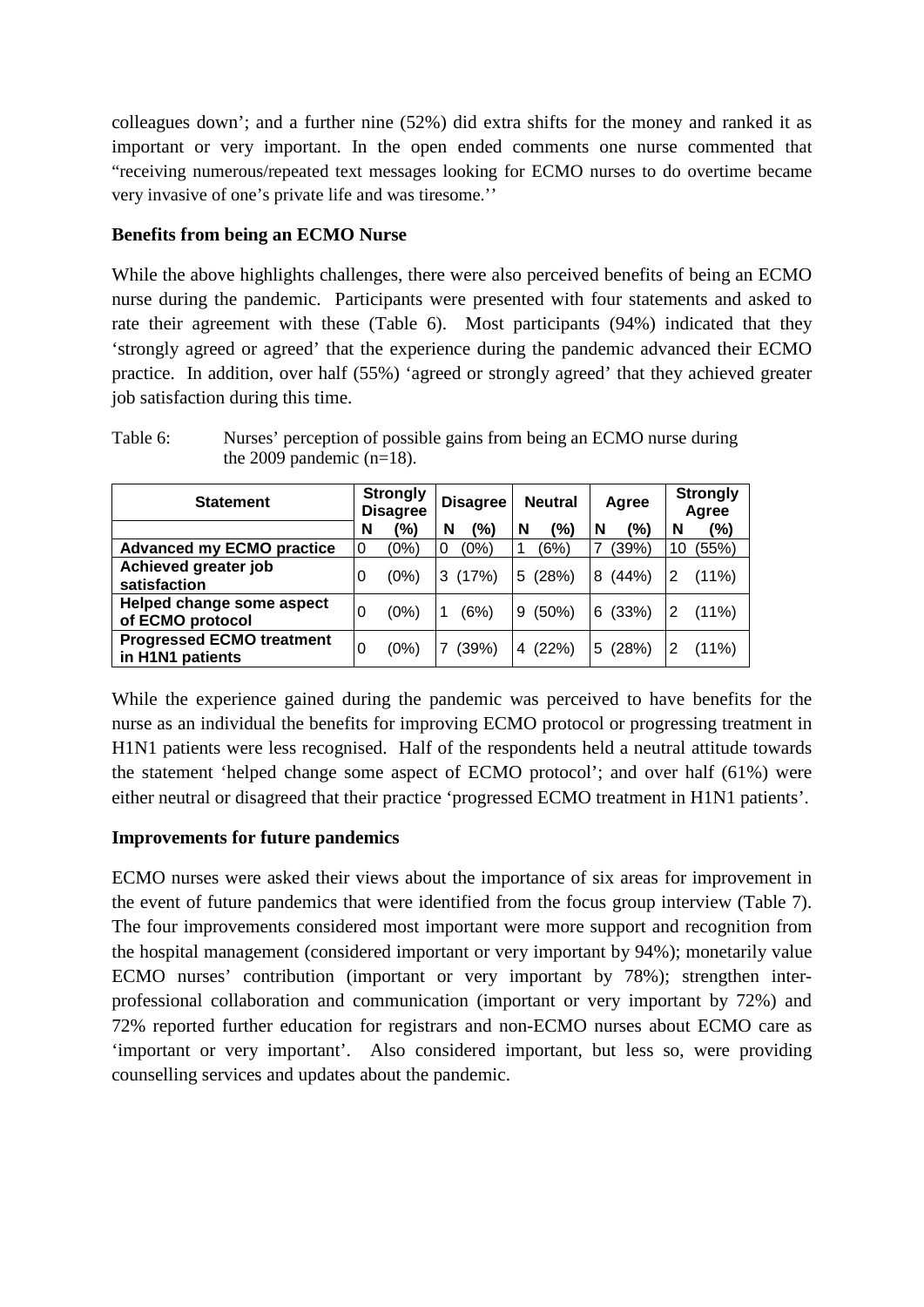| <b>Potential Improvement</b>                                                                 |          | <b>Not</b><br>important |          | Little<br><i>importance</i> |   | <b>Moderately</b><br>important |    | <b>Important</b> | <b>Verv</b><br>important |          |
|----------------------------------------------------------------------------------------------|----------|-------------------------|----------|-----------------------------|---|--------------------------------|----|------------------|--------------------------|----------|
|                                                                                              | N        | (%)                     | N        | (%)                         | N | $(\% )$                        | N  | (%)              | N                        | (%)      |
| <b>Provide counselling services</b><br>during and after the pandemic                         | 2        | $(11\%)$                | 5        | (28%)                       | 6 | (33%)                          | 3  | (17%)            | 2                        | (11%)    |
| <b>Timely and regular updates</b><br>about the pandemic                                      | 2        | $(11\%)$                | 3        | (17%)                       | 3 | (17%)                          | 8  | (44%)            | 2                        | $(11\%)$ |
| <b>Educate registrars and non-</b><br><b>ECMO nurses about ECMO care</b>                     | 0        | (0%)                    | 2        | $(11\%)$                    | 3 | (17%)                          | 6  | (33%)            | 7                        | (39%)    |
| More support and recognition<br>from the hospital management<br>team                         | 0        | (0%)                    | $\Omega$ | (0%)                        |   | (6%)                           | 10 | (55%)            | 7                        | (39%)    |
| Strengthen inter-professional<br>collaboration & communication                               | $\Omega$ | (0%)                    | $\Omega$ | (0%)                        | 5 | (28%)                          | 5  | (28%)            | 8                        | (44%)    |
| Monetarily value ECMO nurses'<br>contribution e.g. increase hourly<br>pay or provide a bonus | 0        | (0%)                    | 1        | (6%)                        | 3 | (17%)                          | 3  | (17%)            | 11                       | (61%)    |

Table 7: Areas for improvement for future pandemics (n=18).

#### **DISCUSSION**

The majority of ECMO nurses in this study were very experienced, with 94% having more than five years ICU experience. This relates to the training selection criteria set for ECMO nurse candidates which require that ECMO nurses have a strong clinical background. ECMO was introduced to New Zealand in 1993, so 16 was the maximum possible years of experience in this area (Gini, 2010). Most of the ECMO nurses in this study felt positive about their overall experience during the pandemic. This positive finding may relate to the following two factors. One is that most nurses perceived this experience advanced their ECMO practice and they had an increase in job satisfaction. Another positive finding of this study showed that most ECMO nurses rated the support received from staff highly; however, less support was noted from hospital management and registrars.

Given the nature of the pandemic it was not surprising that infection control was raised as a challenge and also as a separate issue. This survey found half of the participants perceived some impact from their fear of being infected with the H1N1 virus. This result is different from the findings of two Singapore studies where being exposed and contracting potentially fatal infectious diseases was found to be one of the most prevalent fears among healthcare staff during the SARS and the avian influenza pandemic (Kwek et al., 2004, Wong et al., 2008). The infection control protocols of working in an isolation room and having to wear protective gear caused stress. In addition though, participants were concerned about the noncompliance with infection control practice would not only put them at risk but also risk other team members becoming infected with the contagious influenza virus. This survey found that ECMO nurses thought the infection control practice was very good among all nurses, average among intensivists and perfusionists, and poor for registrars. The need for effective infection control practices by all members of the healthcare team is supported by recognized (Marshall et al., 2011).

The majority (89%) of ECMO nurses reported having worked extra shifts during the pandemic. This is much higher than a survey reported by Qureshi and his colleagues (2005) in New York City, which found that only 57% to 68% would be willing to work during a respiratory syndrome emergency. The present study found a sense of loyalty and duty to the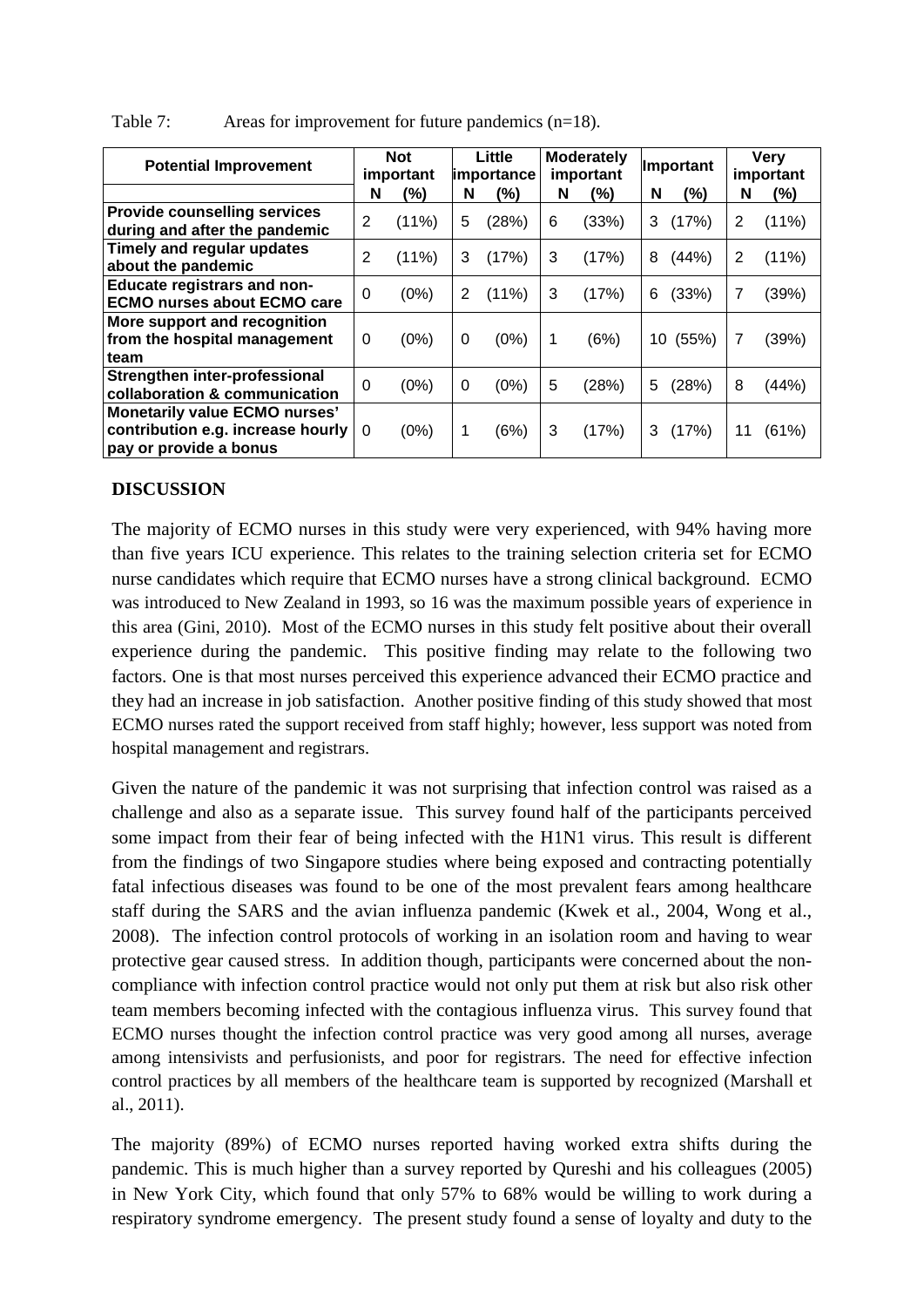unit and their colleagues, along with financial rewards as important motivators. This finding was similar to Ives et al. (2009), who found health professionals, including nursing staff, felt they had a duty to provide care to patients in the event of an influenza pandemic.

# **IMPLICATIONS FOR PRACTICE**

A recommendation from this study is that other nurses and medical staff need to have education and understanding of how ECMO works and the considerations for patient care and safety. This knowledge is not the sole domain of the ECMO nurse, and providing such education could improve the support provided, working environment and relationships with other staff and management. In the event of future pandemics, consideration should be given to acknowledging and rewarding the highly specialized ECMO nurses who provide frontline care and are potentially putting themselves at risk of infection. In addition, there is a need for ongoing support for these nurses, and this can be enhanced by strengthening and improving inter-professional collaboration and communication. Findings from the initial focus group and later survey highlight the need for regular updates, and support such as counselling services, due to the high stress situation ECMO nurses work in for the duration of the pandemic.

## **CONCLUSION**

This study used a two phase approach, with a focus group interview, followed by a survey with ECMO nurses within the largest urban hospital in New Zealand which provided adult ECMO treatment. The findings demonstrate that the highly specialized ECMO nurses are a group of mature and experienced ICU nurses who provided intensive care during the pandemic, despite specific challenges related to caring for a predominantly young and critically ill patient group. In addition to identifying their areas of concern and challenges some benefits of working during the pandemic were found, along with recommendations for further support and practice in the event of a future pandemic. This study provides useful insight into New Zealand ECMO nurses' perceptions of caring for H1N1-affected patients and the findings have implications for nurses, ICUs, healthcare providers and health policy leaders who may not have recognised the challenges of caring for patients during a pandemic. However, there remains a need for further exploration of this important topic and the impact on clinical care delivery.

## **IMPACTS**

WHAT IS KNOWN ABOUT THIS TOPIC: During pandemics ICU nurses may be caring for critically ill and infectious patients, yet there appears to be minimal research that explores the nurses' perception of working at these challenging times.

WHAT THIS PAPER ADDS: This study identifies the impacts and challenges New Zealand nurses faced when caring for patients requiring extracorporeal membrane oxygenation during the 2009 H1N1 pandemic and offers recommendations for future similar situations.